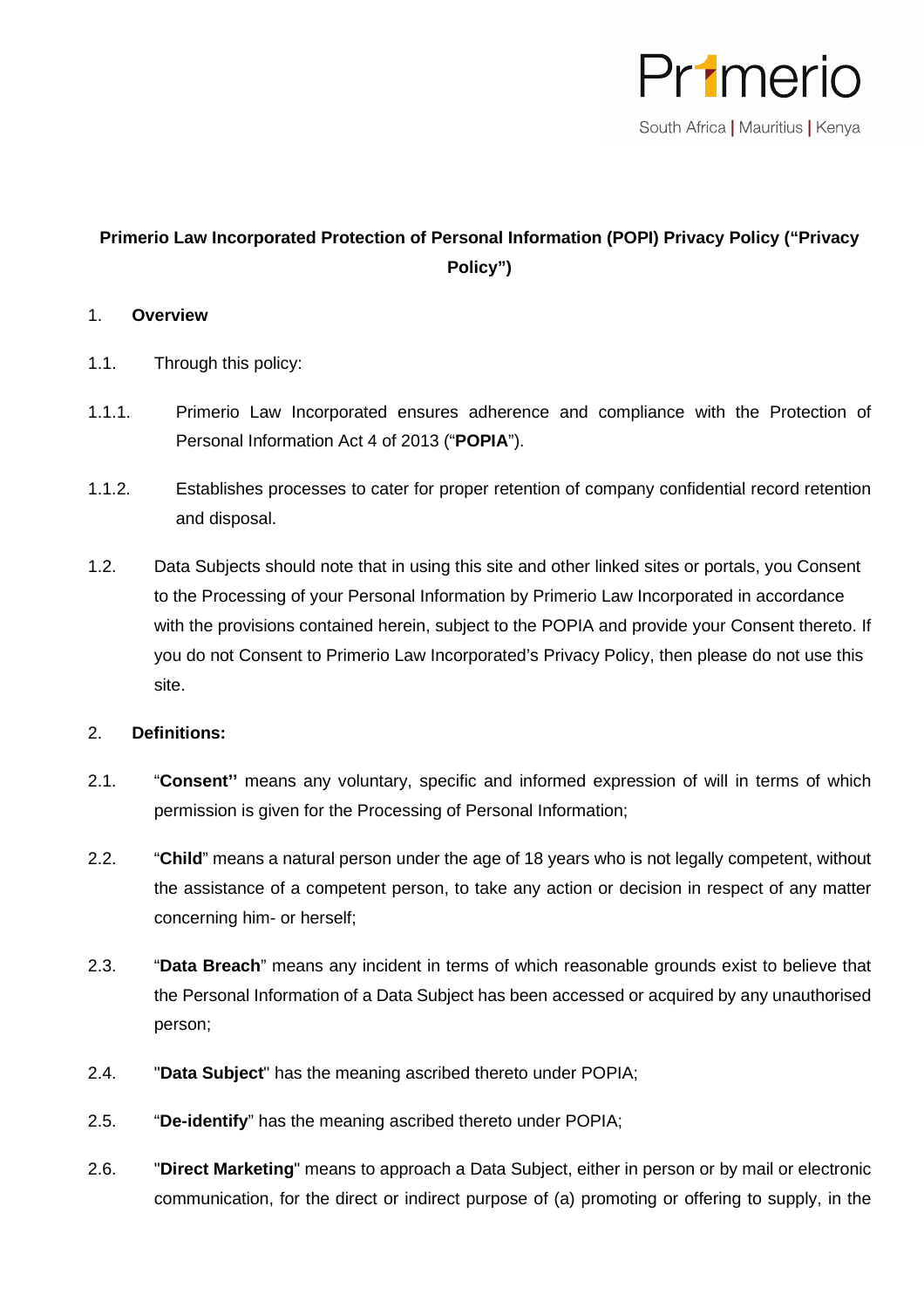

ordinary course of business, any goods or services to the Data Subject; or (b) requesting the Data Subject to make a donation of any kind for any reason;

- 2.7. "**Operator/s**" means a person or entity who Processes Personal Information for a Responsible Party in terms of a contract or mandate, without coming under the direct authority of that Responsible Party;
- 2.8. "**Personal Information**" has the meaning ascribed thereto under POPIA and specifically includes any form of information that can be used to identify a Data Subject;
- 2.9. "**Processing**" has the meaning ascribed thereto under POPIA and Process/ed has a corresponding meaning;
- 2.10. "**Record**" has the meaning ascribed thereto under POPIA;
- 2.11. "**Regulator**" means the Information Regulator established in terms of section 39 of POPIA;
- 2.12. "**Responsible Party**" means a public or private body or any other person which, alone or in conjunction with others, determines the purpose of and means for Processing Personal Information.
- 2.13. "**Third-Party**" means any independent contractor, agent, consultant, sub-contractor or other representative of Primerio Law Incorporated.

#### 3. **Retention of Personal Information**

- 3.1. Primerio Law Incorporated may keep Records of the Personal Information, correspondence, or comments it has collected in an electronic or hardcopy file format. In terms of POPIA, Primerio Law Incorporated may not retain Personal Information for a period longer than is necessary to achieve the purpose for which it was collected or Processed and is required to delete, destroy or de-identify the information as soon as is reasonably practicable once the purpose has been achieved.
- 3.2. This prohibition will not apply in the following circumstances:
- 3.2.1. where the retention of the Record is required or authorised by law or by any Government authority;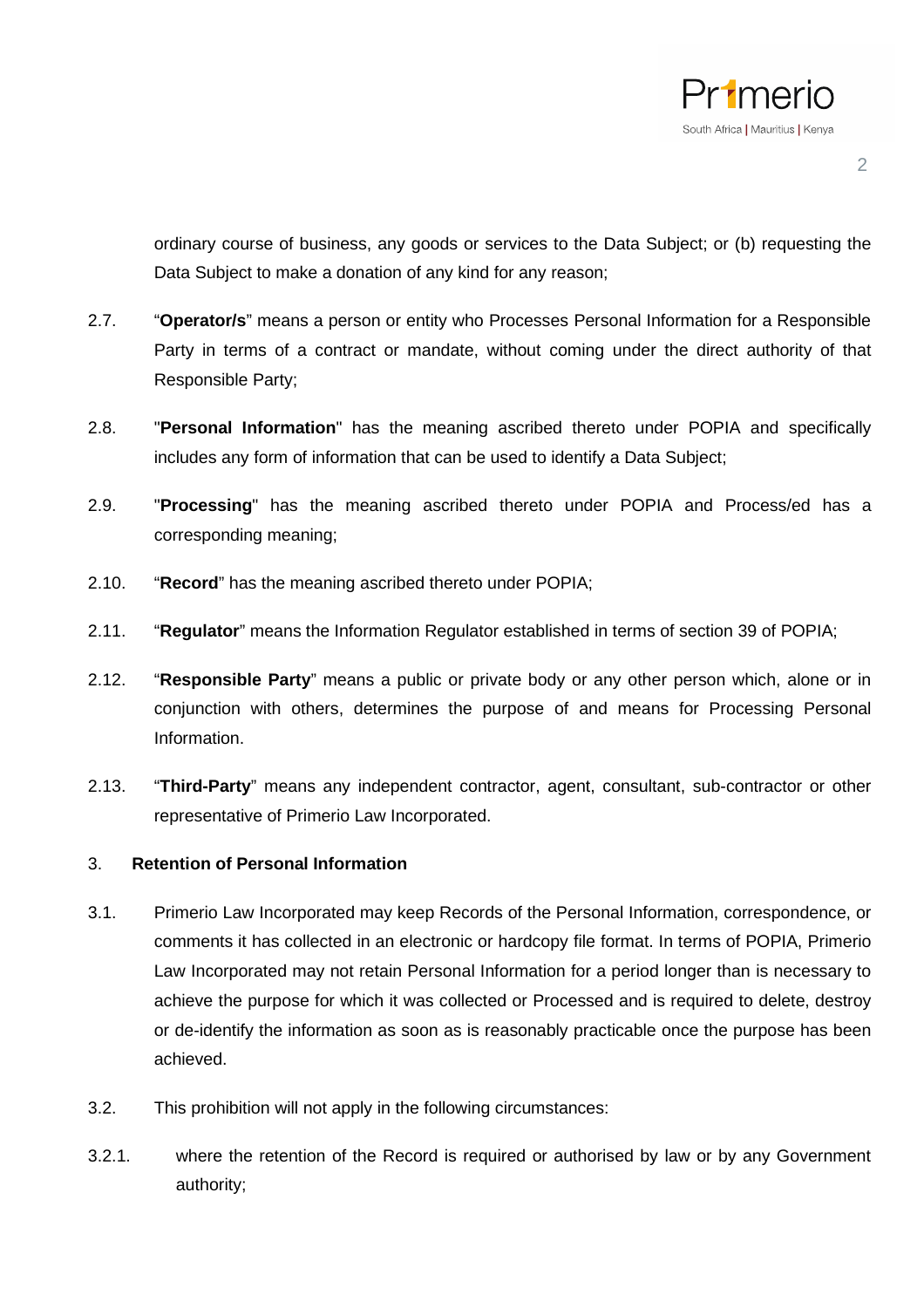

- 3.2.2. Primerio Law Incorporated requires the Record to fulfil its lawful functions or activities;
- 3.2.3. retention of the Record is required by a contract between the parties thereto;
- 3.2.4. the Data Subject (or competent person, where the Data Subject is a Child) has Consented to such longer retention; or
- 3.2.5. the Record is retained for historical, research, archival or statistical purposes provided safeguards are put in place to prevent use for any other purpose.
- 3.3. Accordingly, Primerio Law Incorporated will, subject to the exceptions noted in this Privacy Policy, retain Personal Information for as long as necessary to fulfil the purposes for which that Personal Information was collected and/or as permitted or required by applicable law.
- 3.4. Where Primerio Law Incorporated retains Personal Information for longer periods for statistical, historical, archival or research purposes, Primerio Law Incorporated will ensure that appropriate safeguards have been put in place to ensure that all Recorded Personal Information will continue to be Processed in accordance with this Policy and applicable laws.
- 3.5. Once the purpose for which the Personal Information was initially collected and Processed no longer applies or becomes obsolete, Primerio Law Incorporated will ensure that the Personal Information is deleted, destroyed or de-identified. In instances where we de-identify your Personal Information, Primerio Law Incorporated may use such de-identified information indefinitely.
- 3.6. Records within the following known categories will require retention, namely:
- 3.6.1. Documents related to required internal and external audits;
- 3.6.2. Customer agreements and contracts;
- 3.6.3. Electronic communication (email);
- 3.6.4. Relevant financial documents; and
- 3.6.5. Personal Information obtained from clients during the course and scope of fulfilling a mandate.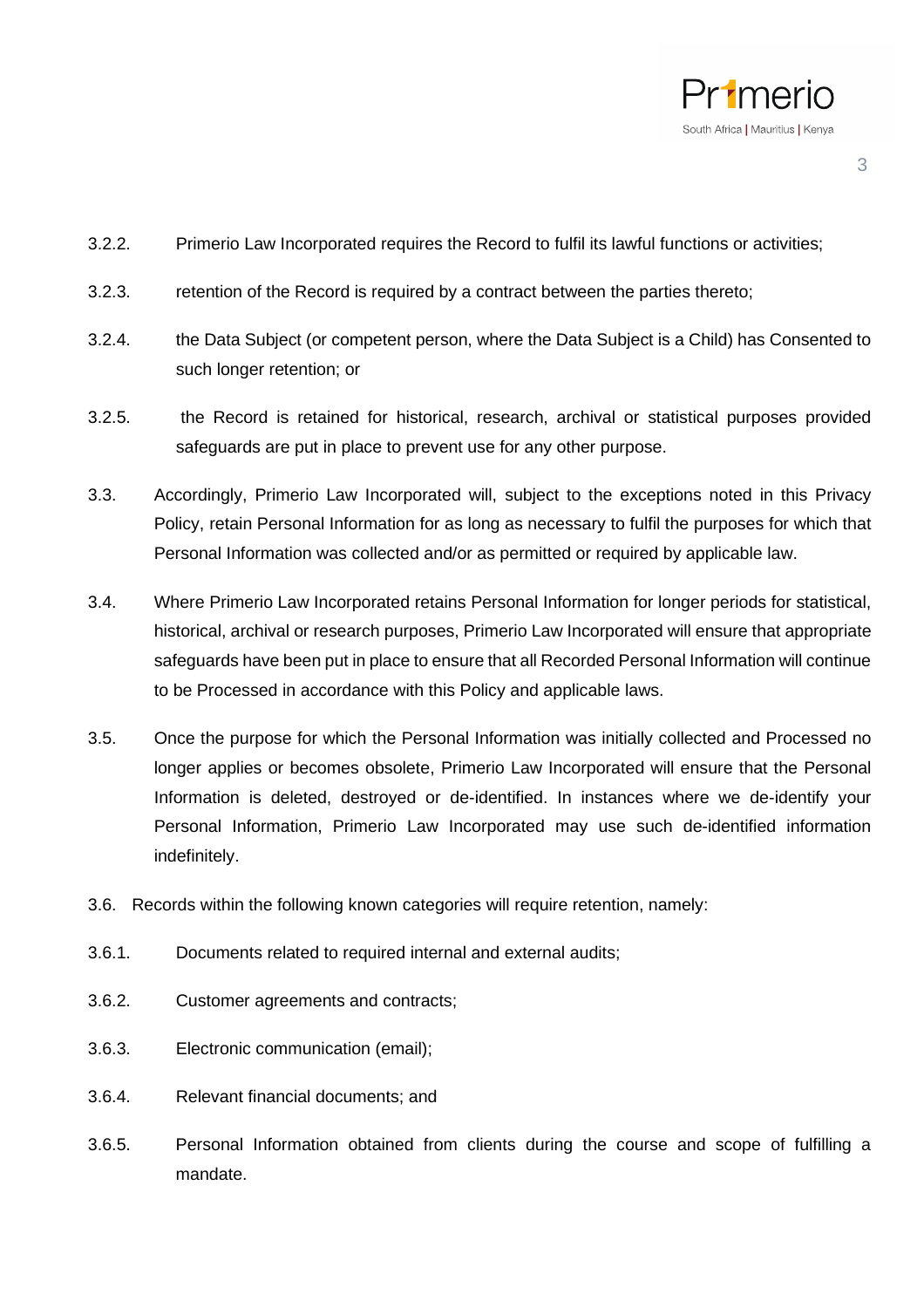

- 4. Any other copies used for backup are not subject to this policy unless relevant to POPI, in which case they are to be dealt with in the appropriate manner to comply with the POPI Privacy Policy. Also excluded from the list above are any documents or Records already contained in a Third Party system and subject to their own relevant policies.
- 5. Any information which is received and Processed is typically covered by the following business practices:
- 5.1. Emails received in the course of normal business correspondence, which may contain the sender's personal information as part of their email signature is deemed as having provided tacit permission to use this information in the normal course of business.
- 5.2. Personal information that is used for contracts signing and authorization.
- 6. We do not acquire more information about you than is necessary for us to provide our services efficiently.
- 7. Where reasonably possible to do so, a Data Subject will be notified when their personal information is updated, changed or destroyed.
- 8. The information which you provide us through the use of our website will be Processed purely for the purposes provided to you at the point of collection or in this Privacy Policy, as an example we may use your Personal Information to contact you or work related matters. We ensure all our employees are aware of their responsibilities to protect the privacy of your Personal Information and we have internal privacy policies and controls in place to safeguard your Personal Information.
- 8.1. we may, however, on occasion use your information for the following purposes: (a) for business development; (b) market research; (c) to provide you with details of promotions, products, offers and services.
- 8.2. We may need to transfer your information to Third Parties for purposes of our business operations, however in the instance that the transfer is not for purposes of business operations, we will not transfer your information to other Third Parties without your Consent unless it is required by law.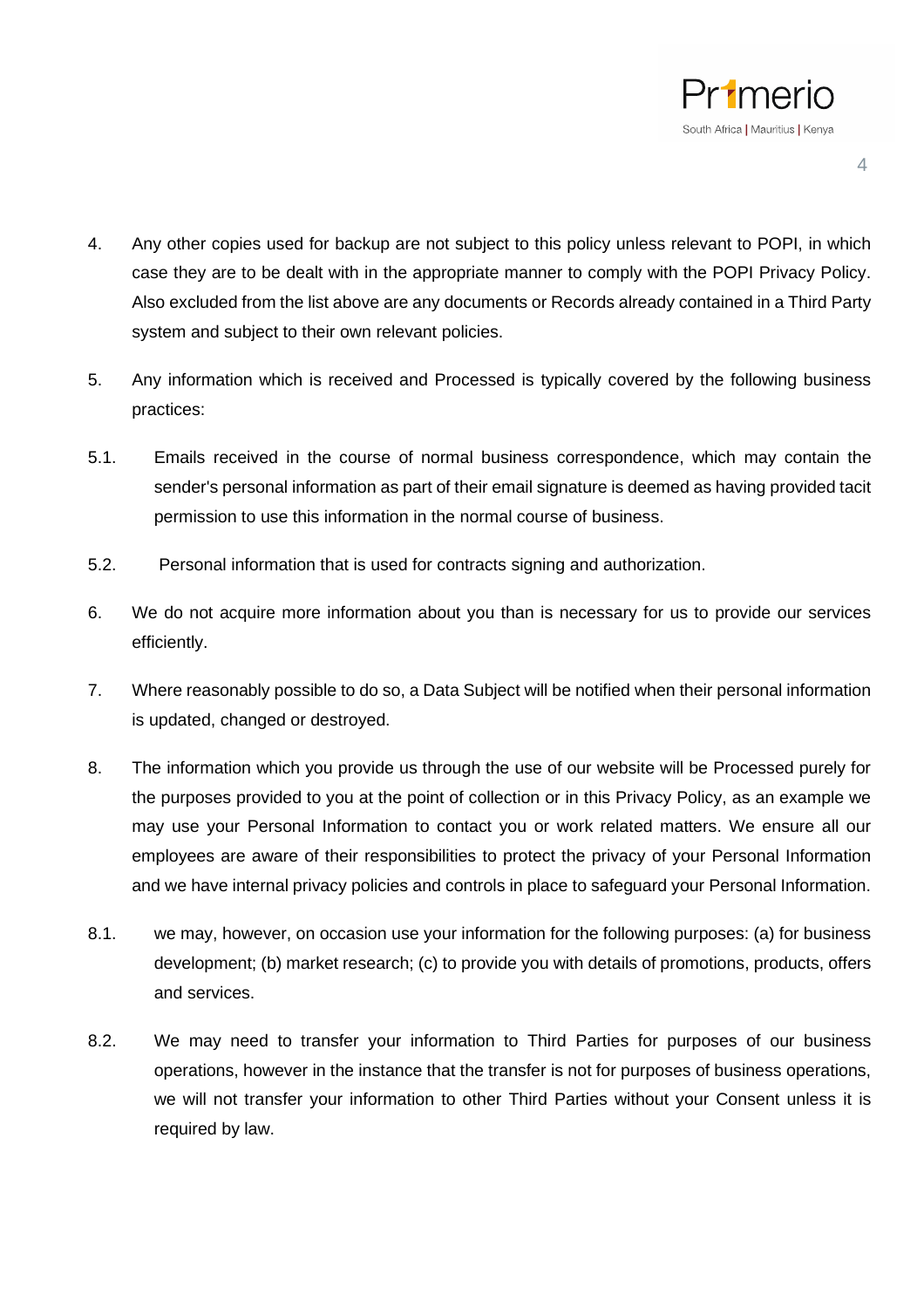

- 8.3. Should you provide us with your details on this website or by virtue of being a customer of Primerio Law Incorporated you Consent to allow Primerio Law Incorporated to utilise your Personal Information for Direct Marketing purposes.
- 8.4. Each time we send you marketing information by e-mail or SMS text messaging, we will provide an opportunity for you to unsubscribe from receiving further information from us. Primerio Law Incorporated will not use your Personal Information to send you marketing materials if you have requested not to receive them.
- 8.5. If you request that we stop Processing your Personal Information for marketing purposes, Primerio Law Incorporated shall do so.
- 8.6. Please also note that you may have provided your details to Primerio Law Incorporated outside of the use of this website, in which instance we may already have permission to provide marketing communications to you.

## 9. **How we protect the information we Process**

- 9.1. We have implemented privacy and security controls for the purpose of protecting the Personal Information we collect and to provide for the use thereof within our organisation.
- 9.2. The repository is secured via standard security policies and subject to limited access only to authorized personnel.

#### 10. **The accuracy of your information**

10.1. We shall assume that in the absence of evidence to the contrary, the Personal Information you provide us with is accurate. You may also update, correct or direct queries relating to your Personal Information held by Primerio Law Incorporated in writing to us at [info@primerio.international.](mailto:info@primerio.international)

## 11. **Links**

11.1. Our web-site contains links to other web sites belonging to Third Parties, which we do not control. When you leave our web-site please ensure that you have read that Third Party site's privacy policy.